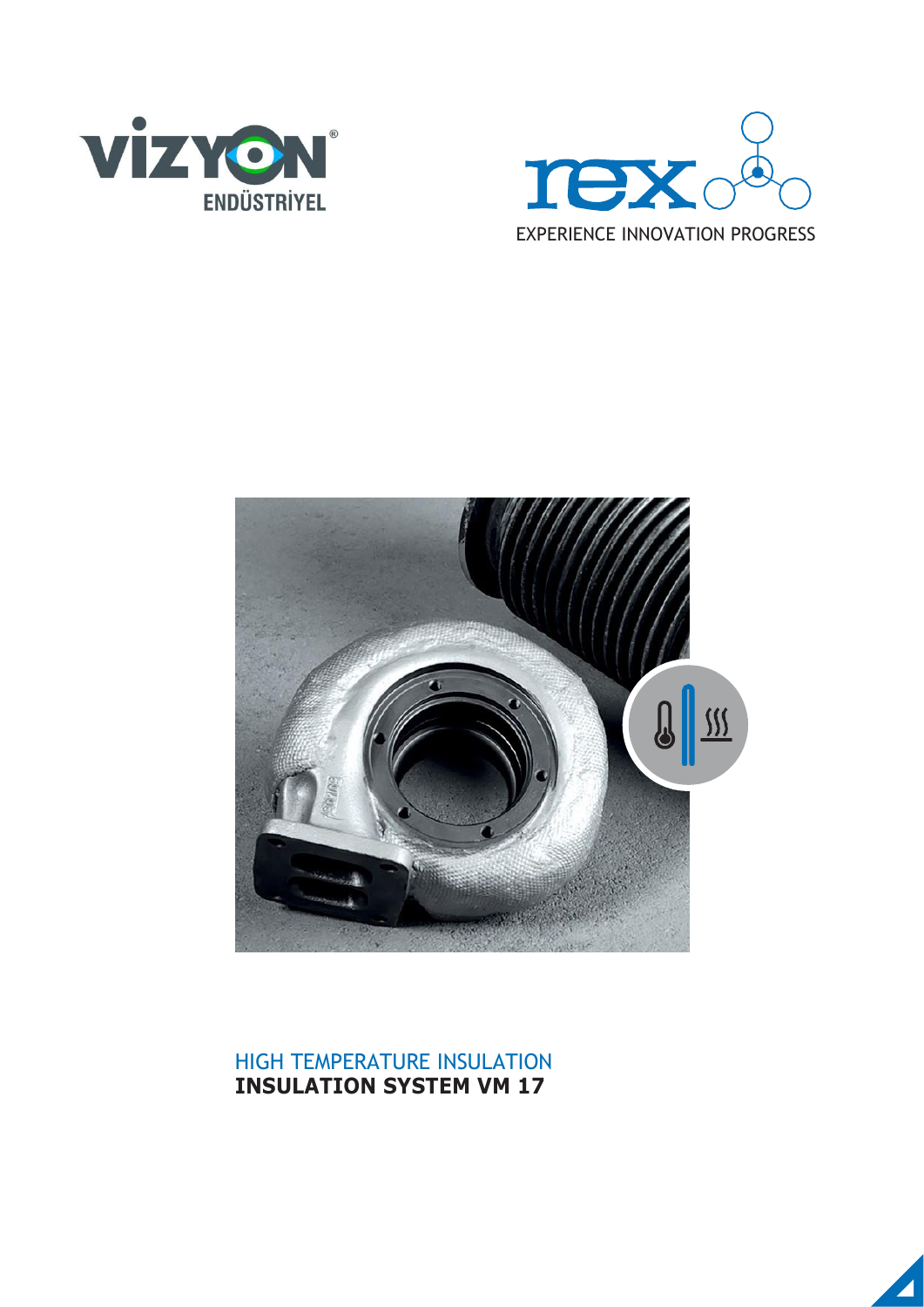HIGH TEMPERATURE INSULATION<br>INSULATION SYSTEM VM 17

# **HIGH TEMPERATURE** SOLID INSULATION

The demand for plastically mouldable high-temperature insulation arises everywhere in industry where gases or liquids need to be supplied, removed or transferred without adversely affecting the environment. With the insulation system VM 17, a suitable process has been developed that has proven itself in many areas. We have ensured that no health issues arise in either the manufacturing of insulation or in the use of insulated aggregates.

The insulating system VM 17 is based on the inorganic insulating compound VM 17.This is a non-combustible construction material of the class A1 produced according to DIN 4102 and is applied to the part to be insulated. After drying, a metal-reinforced rex-thermoglass fabric, produced according to DIN 4102 and also a non-combustible construction material of the class A1, is applied using a high-temperature binder and secured at end points, such as nozzles, flanges, and lugs using by metal strips. Finish: Coating with a temperature-resistant paint.

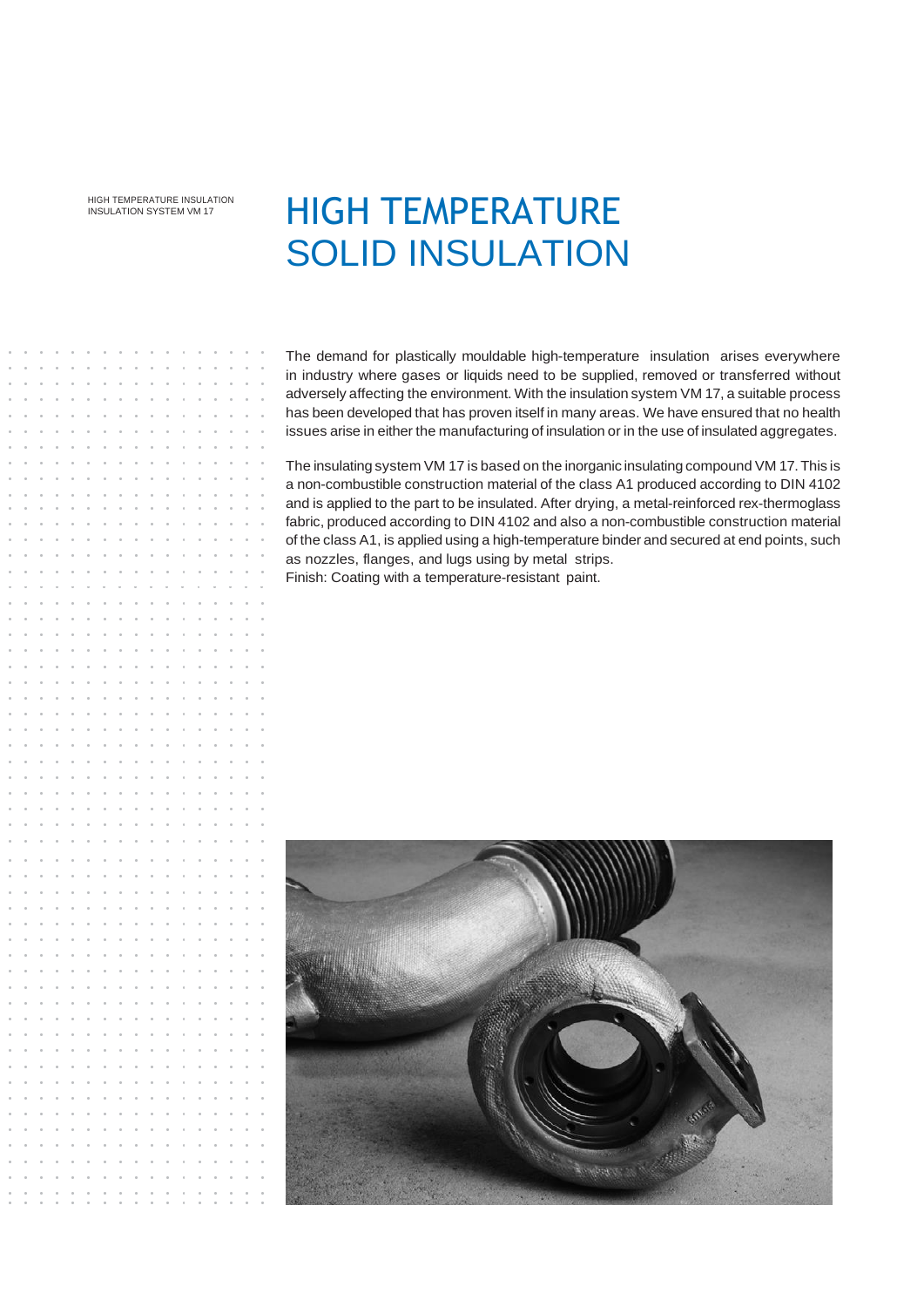#### **THERMAL CONDUCTIVITY OF INSULATING COMPOUND VM 17 (TWO-PLATE METHOD)**

| Mean temperature $(°C)$ | 100  | 200  | 300  | 400  | 500  | 600  | $700^{\circ}$ | 800  |
|-------------------------|------|------|------|------|------|------|---------------|------|
| (W/mK)                  | 0.13 | 0.14 | 0.15 | 0.16 | 0.18 | 0.20 | 0.21          | 0.23 |

#### **THERMAL INSULATION OFTHE INSULATION SYSTEM VM17 DEPENDING ON THE INSULATION THICKNESS**

Basics: Ambient temperature of 20 °C;  $\lambda$ m = see table;  $\alpha$  = 27.3 W/m<sup>2</sup>K



\*) Insulating layer thickness in mm, experience shows that the values achieved in practice are more favourable.

#### **AVERAGE CONSUMPTION OF INSULATING MATERIAL VM 17 FOR A 1 M2 AREA**

| Layer thickness in mm |      | $10^{\circ}$ |       | 20    | 25    |
|-----------------------|------|--------------|-------|-------|-------|
| Weight in kg (damp)   | .25  | 12.50        | 18.75 | 25.00 | 31.25 |
| Weight in kg (dry)    | 0.55 | 5.50         | 8.25  | 11.00 | 13.75 |

#### **Note**

This information can, of course, only represent a template. The details were determined by tests and are considered non-binding guidance. In case of doubt, we recommend carrying out a test adapted to the local conditions. To answer unresolved questions, the employees of our sales organisation are at your disposal - or even better: send us a part for trial insulation!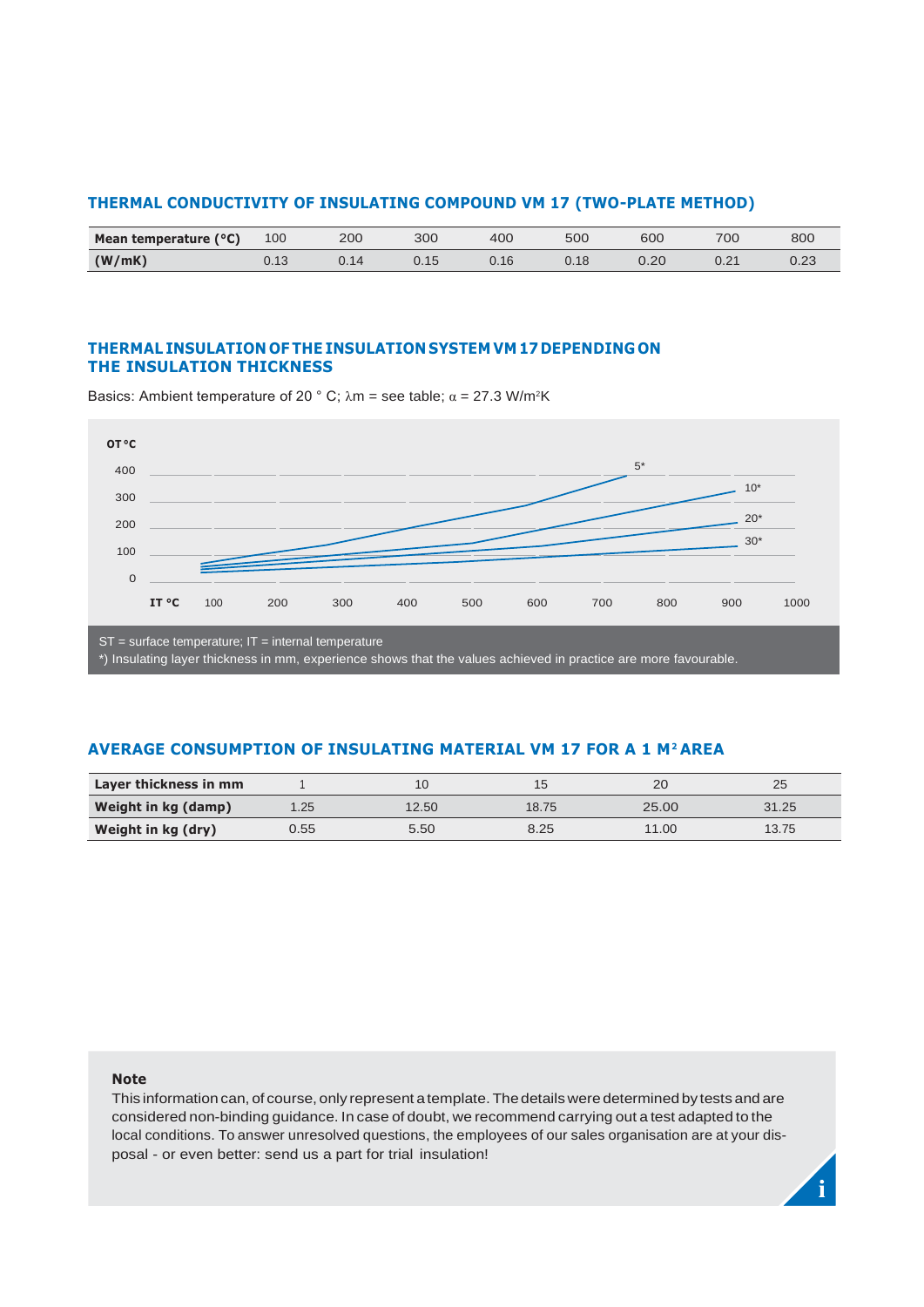